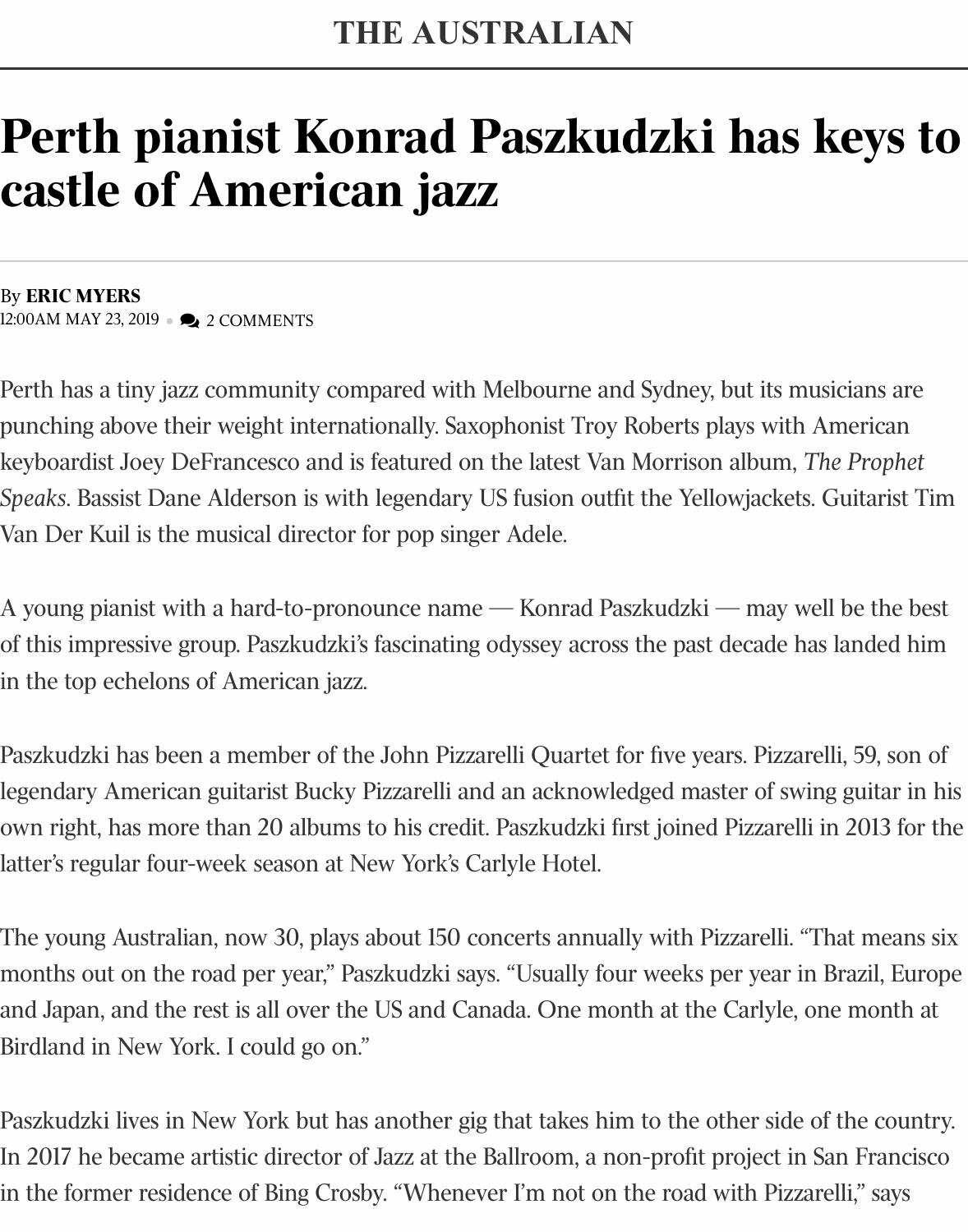Paszkudzki, "I jet between New York and San Francisco every week."

More on this later, but let's return to Western Australia, where it all began. Paszkudzki was born in Bunbury in 1988. His parents, Ala Paszkudzka and Jurek Paszkudzki, left Poland in 1981 shortly before the communist regime declared martial law, when there were fears of Soviet military intervention. After a year as refugees in Germany, the parents and two infant daughters arrived in Melbourne. Three months later they moved to Bunbury, where Jurek found work as a chemical engineer. Konrad was born there in 1988.

A piano prodigy, Paszkudzki was 14 when named Young West Australian Instrumentalist of the Year. At 15, he was a student at the Western Australian Academy of the Performing Arts. He turned 19 just before graduating in 2007.

He has since been showered with awards, including the \$3000 Melville Toyota Jazz Scholarship, awarded for the "most outstanding graduating student" through the WAAPA jazz department. In 2008 he received the \$10,000 James Morrison Scholarship and spent a year touring with Morrison.

In 2010 he received a \$30,000 West Australian Young People and the Arts International Scholarship, funded by the state's Department of Culture and the Arts.

Of Paszkudzki, Morrison says: "To put it simply, he is jazz." Morrison is only one of a procession of influential patrons to have contributed to Paszkudzki's rise.

American musician and academic Shelly Berg, dean of the Frost School of Music at the University of Miami, passed through Perth in 2007. He subsequently arranged for Paszkudzki to be offered a scholarship for two years' study, tuition free, to complete a master of music degree. Paszkudzki moved to Miami in 2009. Paszkudzki's interest in the scholarship was enlivened by the fact his childhood hero, drummer Jeff Hamilton, was the artist-in-residence at the institution. Hamilton is known in Australia for his work with Canadian singer Diana Krall, but some will know him best as the drummer on two extraordinary Morrison albums, *Snappy Doo* (1989) and *Snappy Two* (2012).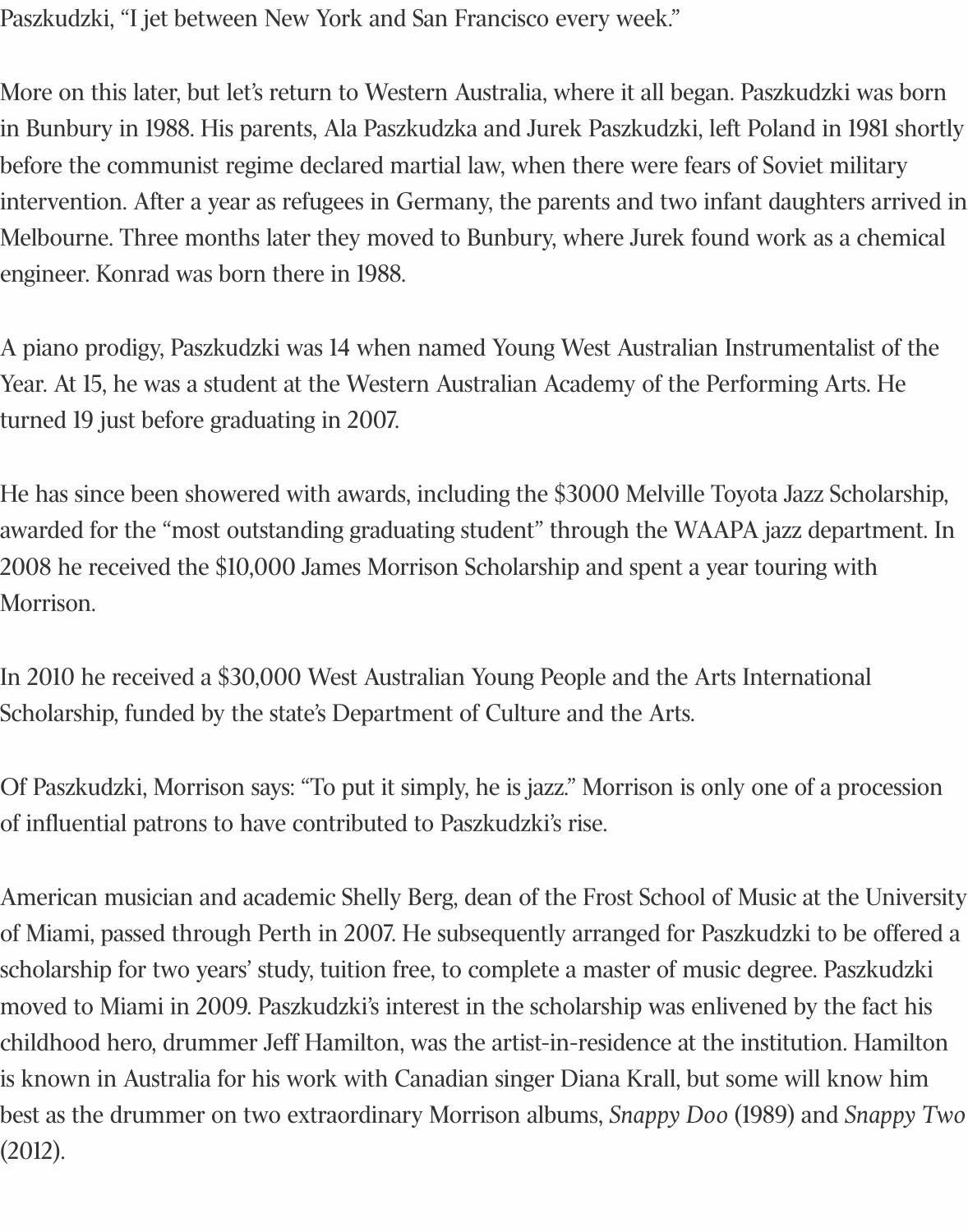In Miami, Paszkudzki was not backward in cultivating his hero. Performing at a function where Hamilton was in the audience, the young Australian chose a repertoire that would catch the drummer's ear.

"I absolutely loved and knew a lot of the Ray Brown Trio, Jeff Hamilton Trio and Oscar Peterson repertoire, so that's what my trio played all night," Paszkudzki says.

"Jeff and bassist John Clayton listened throughout the night, and that was how the relationship started. A few weeks later Jeff asked me to play a concert with the Clayton-Hamilton Orchestra. We rehearsed some trio at his house, then he asked me to move to LA, and I did that just two months after graduating in 2011."

Paszkudzki spent a year in Los Angeles with Hamilton's groups but soon felt the inevitable pull of New York.

His dream run continued, this time courtesy of real estate mogul Adam Rose, an expert in the design and construction of high-rise apartment buildings, but also a jazz pianist and aficionado. Rose was the executive producer of Paszkudzki's first album — the first of seven albums — and facilitated a one-year residency for the pianist at New York's 54 Below, the cabaret venue underneath Studio 54.

Performing in San Francisco in 2017 Paszkudzki met Suzanne Roche, owner of Crosby's former home. After he performed in the Crosby ballroom with Pizzarelli, Paszkudzki spoke to Roche, who offered him the job of artistic director with Jazz at the Ballroom.

"My role as artistic director and board member is to oversee the bookings of the artists, take care of logistics, bring in new board members and donors, to raise the awareness of the scholarship program and workshops in schools, and help the brand expand and grow into a jazz force in the coming years," Paszkudzki says.

His own piano style is reminiscent of several of the great pianists of the past, moulded into an intoxicating amalgam.